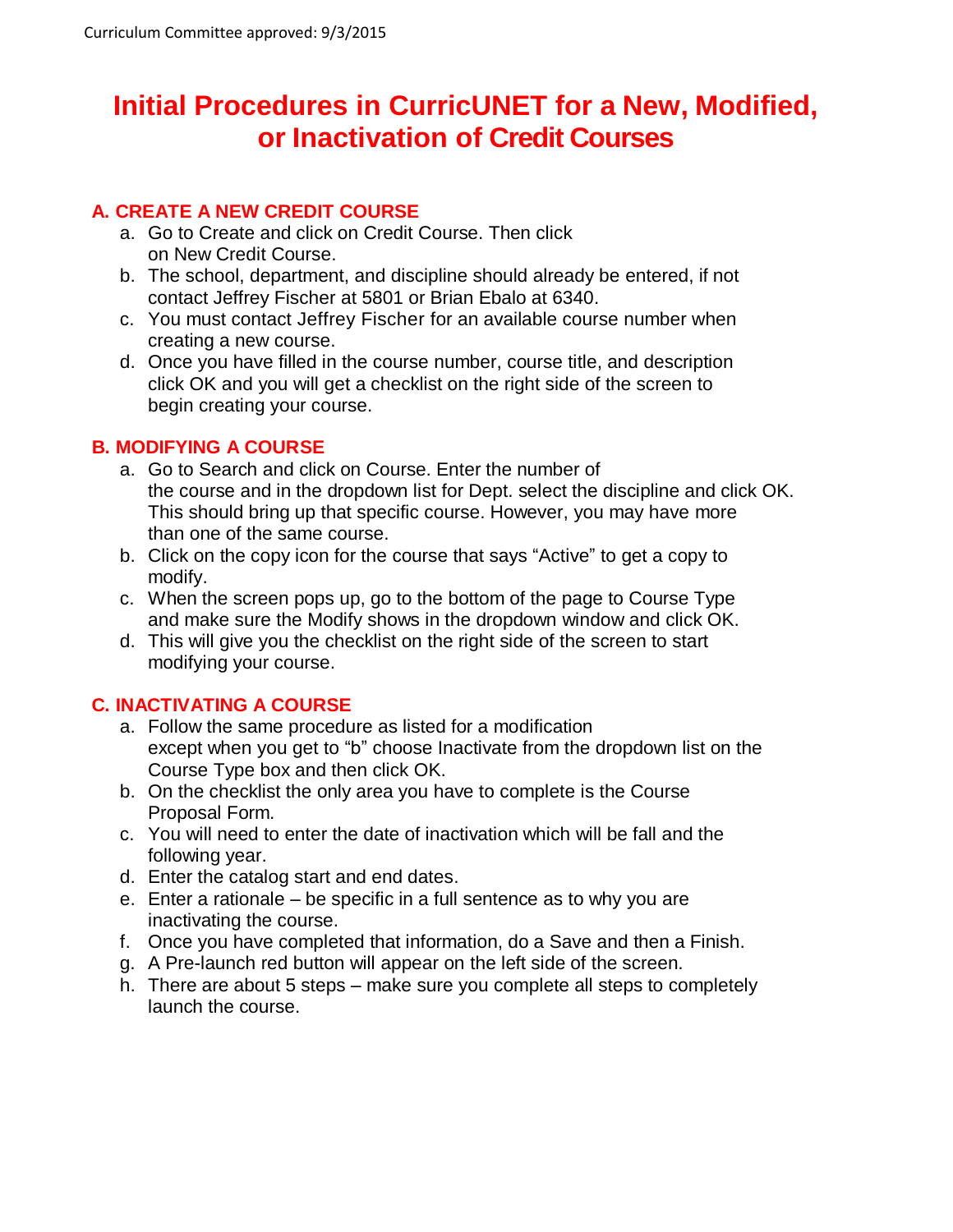# **CurricUNET Guidelines of a Course Outline**

### **1. EFFECTIVE DATE**

a. All courses will have a fall effective date (e.g. fall 2015)

### **2. CATALOG DATES**

a. Should also be changed on the start and end date (for a fall 2015 effective date the start would be 2015 and the end would be 2016).

#### **3. LECTURE, LAB AND UNITS**

- a. 1 hour of lecture  $= 1$  unit ( $=$  to 18 hours of lecture for semester)
- b. 3 hours of lab = 1 unit (= to 54 hours of lab for semester)
- c. If you have 2 to 3 lab this would  $= 0.5$  to 1 unit
- d. If you need 162 hours of lecture and lab time, you could use 3 hours of lecture and 6 hours of lab. See "Chancellor's Office Hours-to-Units Worksheet" on the homepage of CurricUNET for other lab hour calculations.

#### **4. SAME AS COURSES**

- a. If your course is the "same as" another course (exactly the same course information) make sure you list that course under "Interdisciplinary Course (Same As)" area.
- b. If your course is the "same as" another course in another school, you will need to discuss any changes to the course with that school prior to making changes to your course.
- c. Please note: "same as" courses should move through the approval process concurrently and are always taken to the same Curriculum Committee meeting for approval.

## **5. GRADING BASIS**

a. Select the correct grading basis for your course; Grade only, Grade or Pass/No Pass option available, or Pass/No Pass only. Credit/No Credit is no longer used.

#### **6. REPEATABILITY**

a. Zero (0) must be placed in this area for all courses. Title 5 no longer allows for repeatability.

#### **7 and 8. REQUISITES**

- a. If you have a sequence of courses such as ES/A 101, 102, 103. ES/A 101 would probably be a prerequisite of ES/A 102 and 102 would be a prerequisite of 103 and so on.
- b. You may have a limitation on enrollment such as if you have a lifeguard class you might need to enter in this area "Must know how to swim" for example.
- c. Use the proper format or "Condition" that is listed when adding a requisite. If unsure, contact Instructional Support Services or your Curriculum Representative.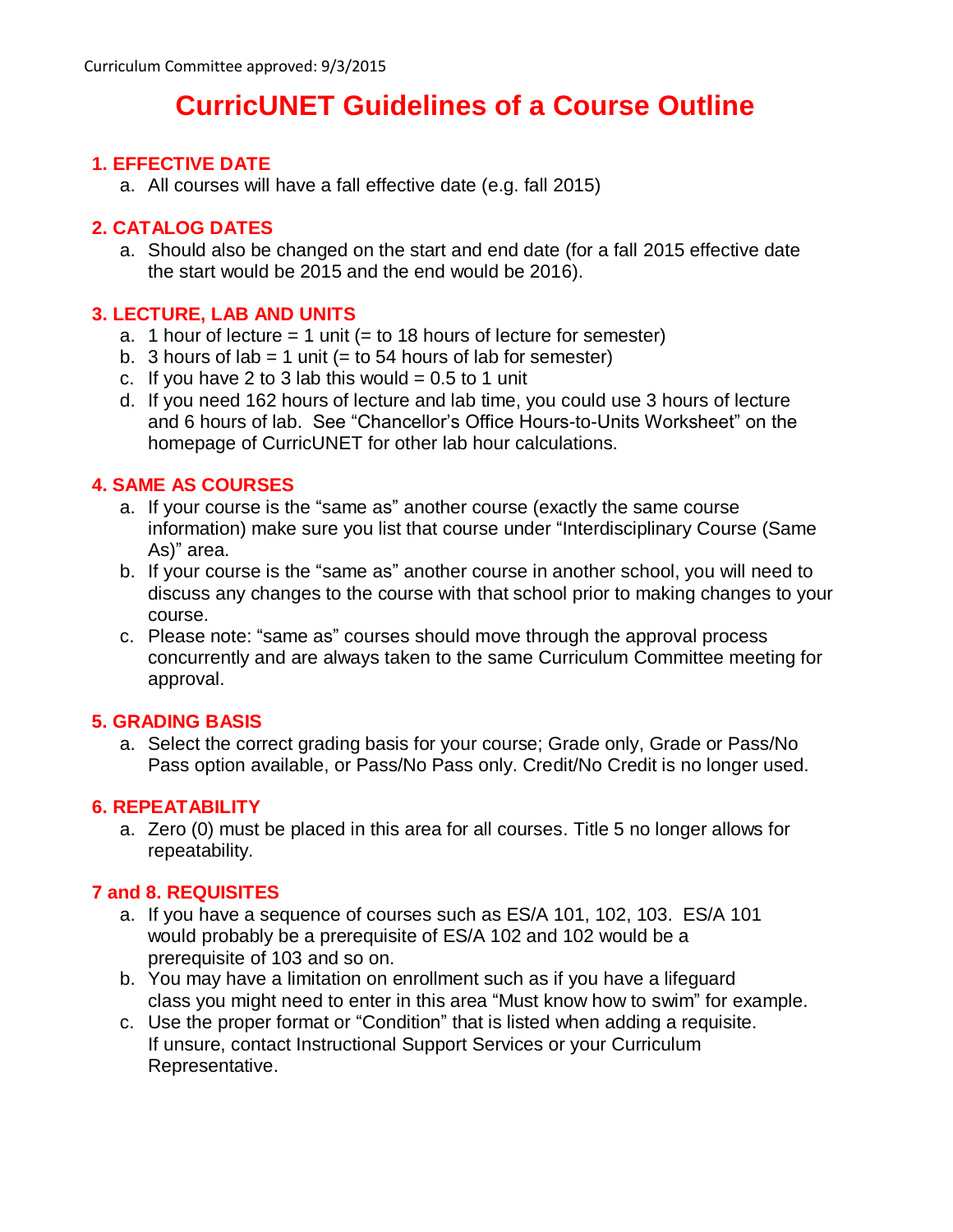Curriculum Committee approved: 9/3/2015

#### **9. COURSE DESCRIPTION**

- a. Keep description to 50 words or less.
- b. Use fragmented sentences.
- **c.** Start each with sentence with an action verb, such as **Introduces, Emphasizes, Explores, Requires, Applies, Includes, Provides, Covers, etc.**
- d. Remember to add the information for "Formerly" at the end of your description in parenthesis. For example, (Formerly FS 295B).
- e. Follow this with the degree status and transferable information in brackets [D; CSU; UC] (CSU and UC only if applicable).

## **10. COURSE OBJECTIVES**

- a. Try to keep objectives to 5-10.
- b. They should only be one sentence
- c. Use 1-2 verbs from Bloom's Taxonomy which is located on in the Links in CurricUNET. You can use together or as separate statements such as "Student will analyze and explain. . ." or "analyze the problem and explain how to fix it".
- d. Don't use the same verbs over and over.
- e. If you have progressive courses you will have some of the same objectives, but use terms to show progression such as "novice level, beginning level, intermediate level, and advanced level" from one course to the next. Also, you might have one or two other objectives where the student will learn something else.

## **11. CORE CONTENT**

- a. List topic from your objectives brief and to the point.
- b. At least 2 bulleted items are required for each subject and should start out with nouns or pronouns.
- c. Make sure the bulleted information give details about your topic.
- d. Do not use punctuation at the end of topics or bullets.
- e. The first letter in the first word of each bulleted item must be capitalized.

## **12. METHOD OF EVALUATION**

a. Check only the boxes that pertain to your course.

# **13. OTHER METHOD OF EVALUATION**

a. Use only as needed.

# **14. EXAMPLE OF ASSIGNMENTS**

- a. Use full sentences and do not start with "Student will".
- b. Write your assignments as if you were speaking to the student(s).
- c. Give specific information as to the mode of delivery (typed, written, or orally presented), the length of the assignment (one page, 500 words, 5 minute oral presentation, etc.)
- d. Mandatory assignments include Reading, Writing, and Critical Thinking. "Group" and "Other" are optional.